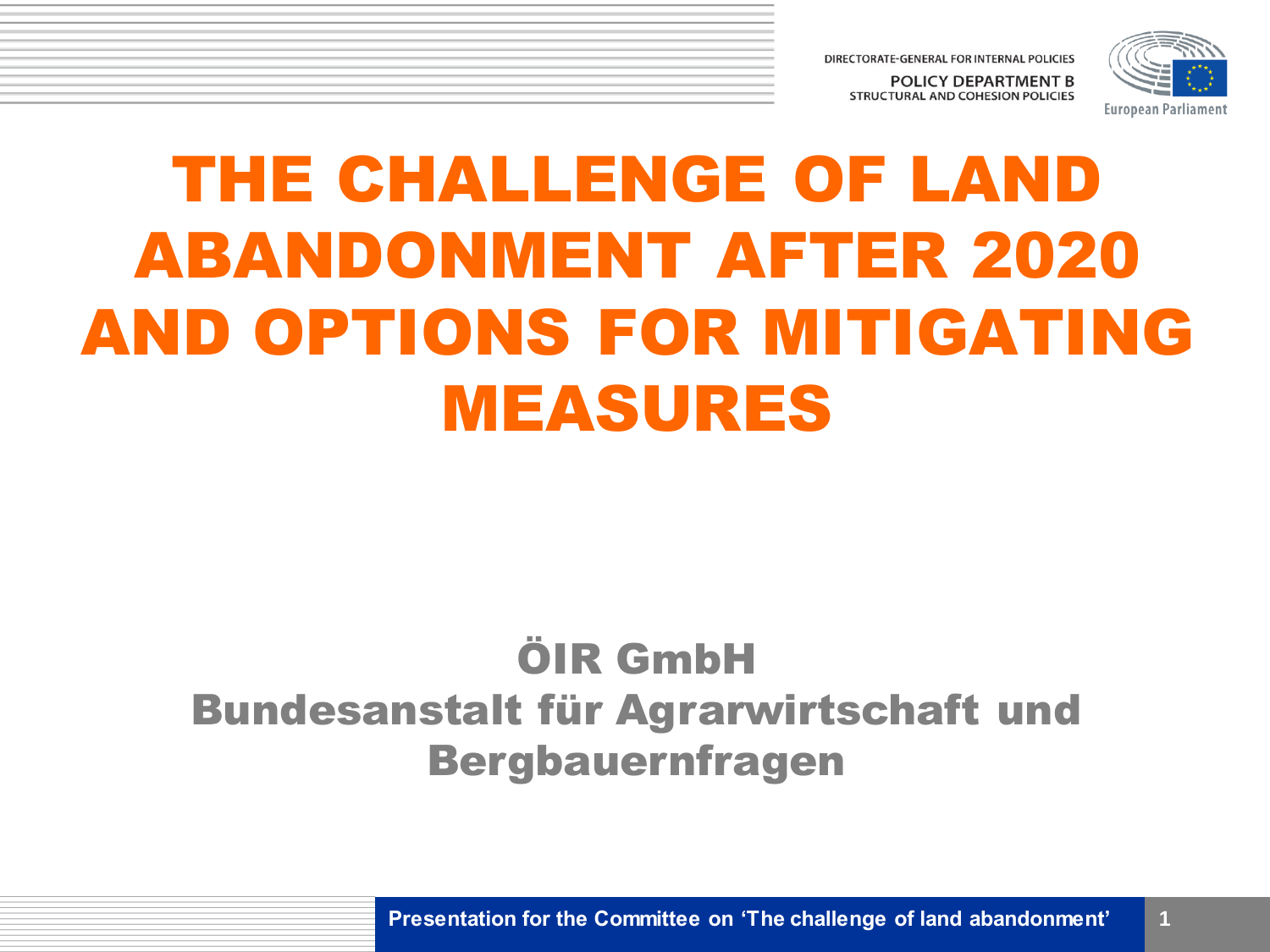

#### Structure of the Presentation

- 1. The risk of land abandonment in EU Member States
- 2. Territorial and sectoral patterns of the risk of land abandonment
- 3. Quantitative state of play with regards to land abandonment
- 4. Main drivers of land abandonment
- 5. Environmental implications and dual effects of land abandonment
- 6. Mitigating measures
- 7. Land abandonment scenarios
- 8. Conclusions and recommendations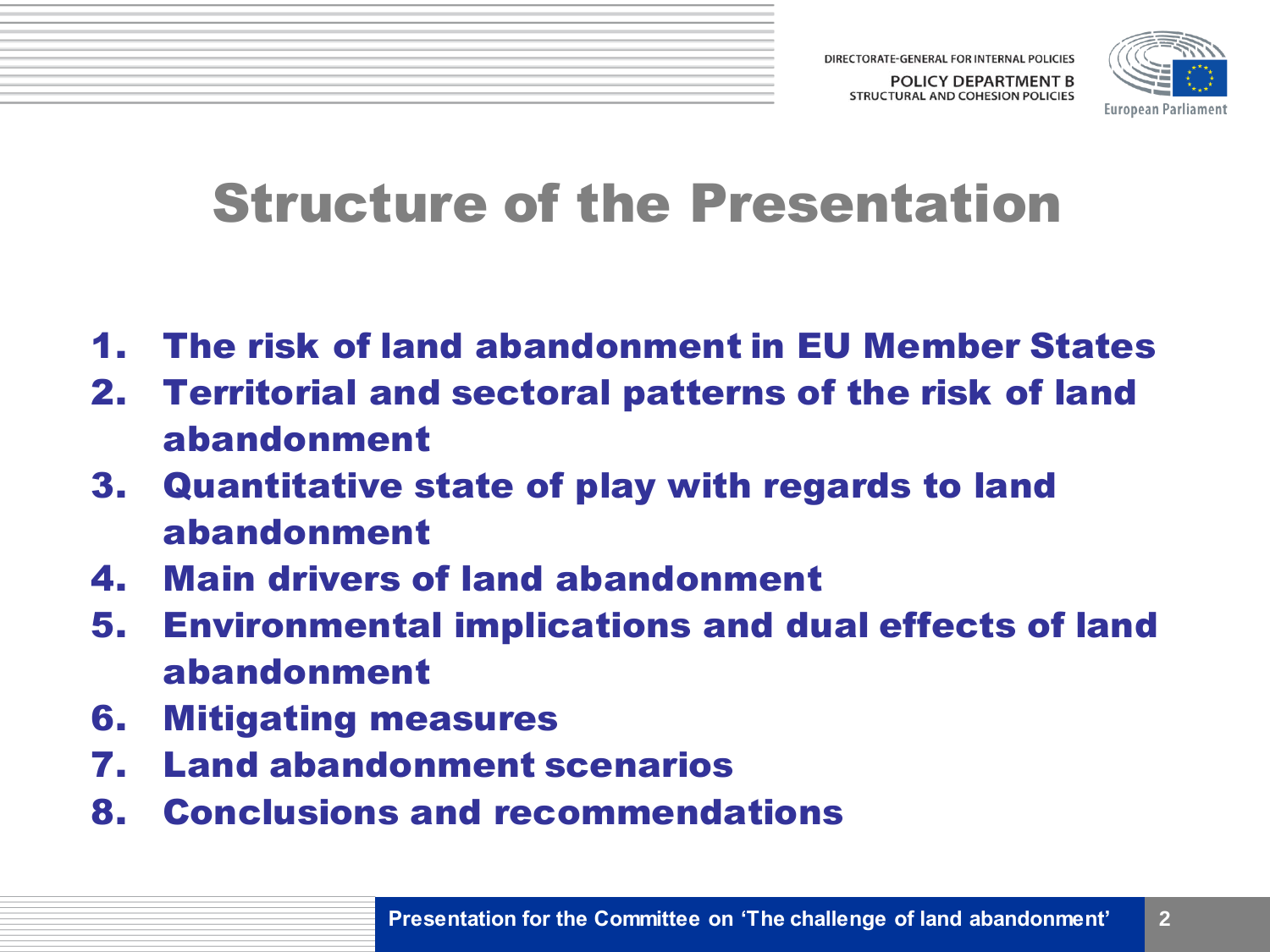

### 1. The risk of land abandonment in EU Member States

■ Around 30% of agricultural areas in different EU Member States (MS) are under at least a moderate risk of land abandonment

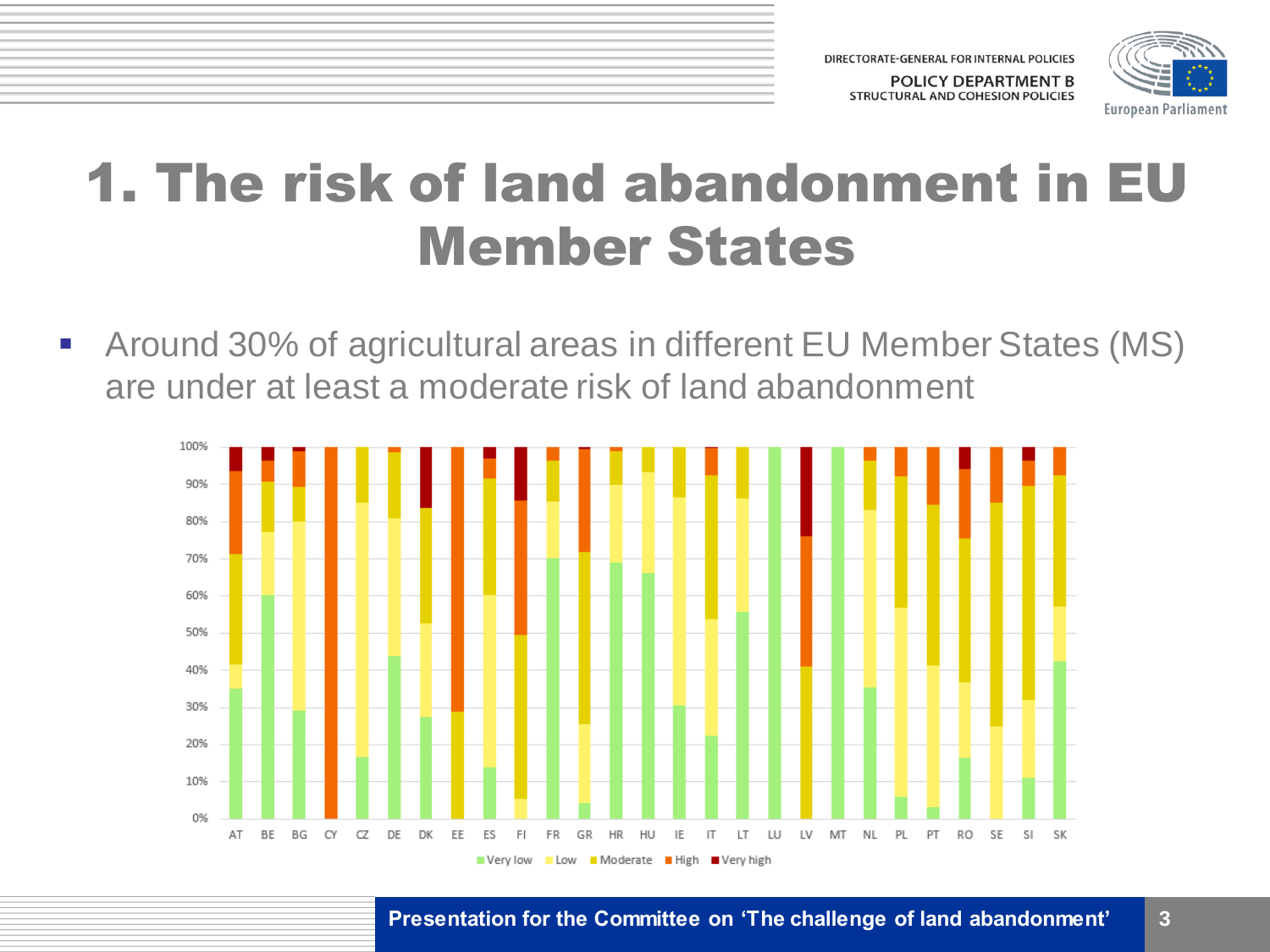Territorial and sectoral patterns of the risk of land abandonment



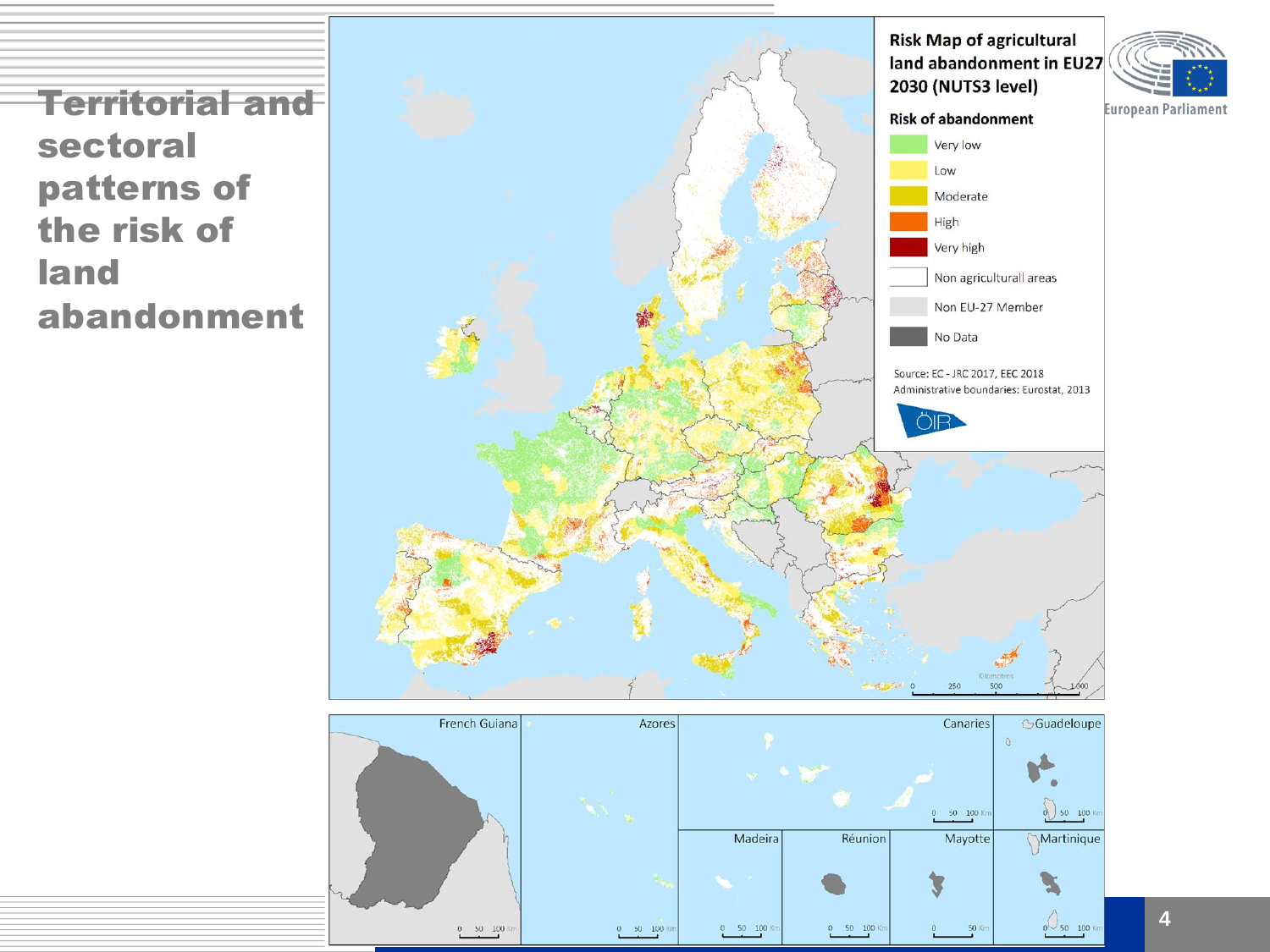

### 3. Quantitative state of play with regards to land abandonment

**A** strong shift in the utilised agricultural area (UAA) development at European scale is observable. In 2000-2012 there was a strong and continuous decrease in UAA. In 2012-2018 UAA stabilised and even started to slightly increase.

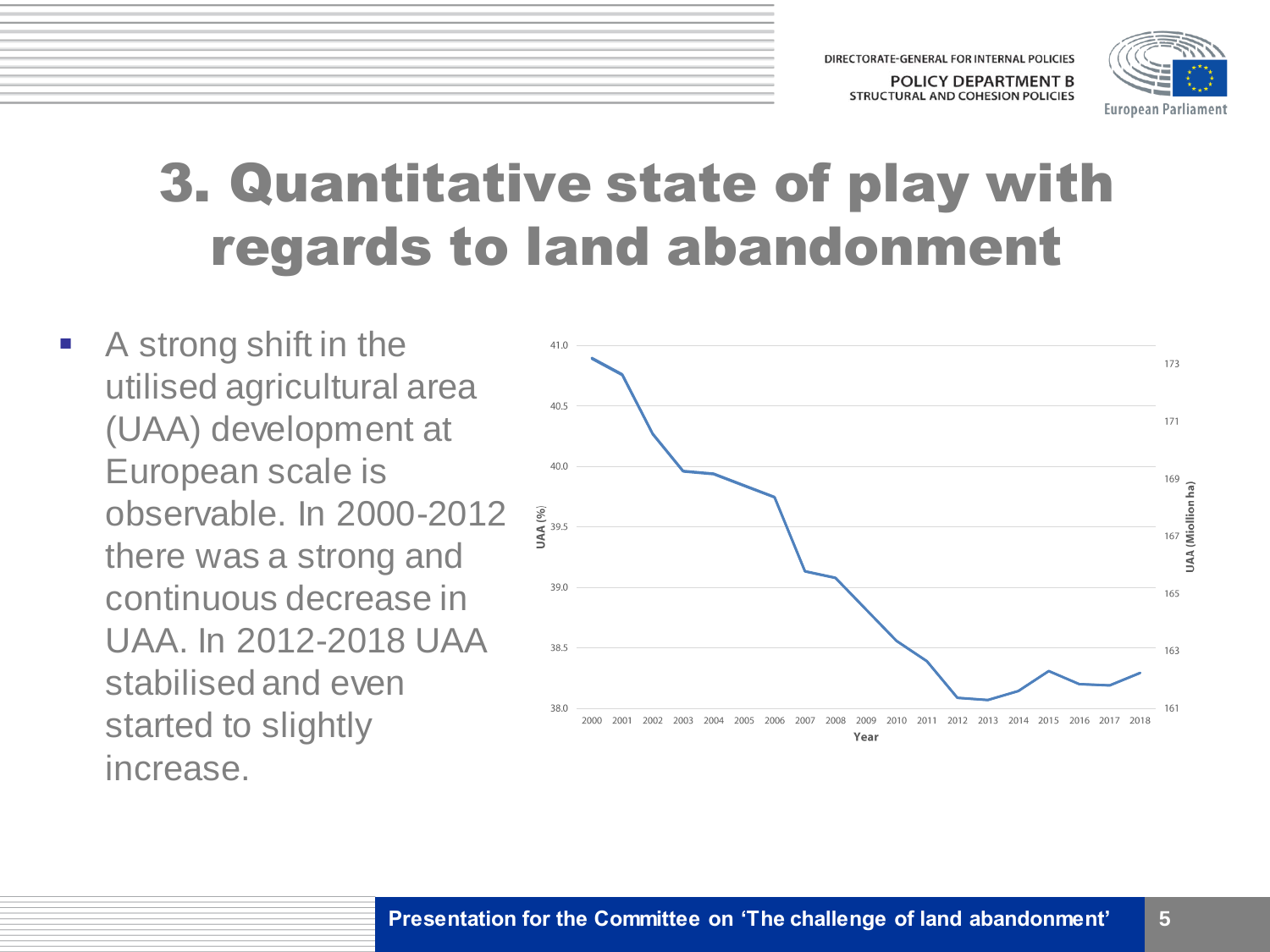

### 3. Quantitative state of play with regards to land abandonment

- Between 2012-2018 urban sprawl remained a driver of land abandonment. However, the shift from agricultural land to land used for residential, commercial and industrial activities has slowed down significantly between 2012-2018 compared to 2006-2012. Instead, substantial areas of agricultural land were lost to industrial, mining, transport and commercial activities.
- **Land cover change to natural surfaces sped up between 2012 and** 2018 across the EU. In many regions, land previously used for agricultural activities was transformed into natural surfaces.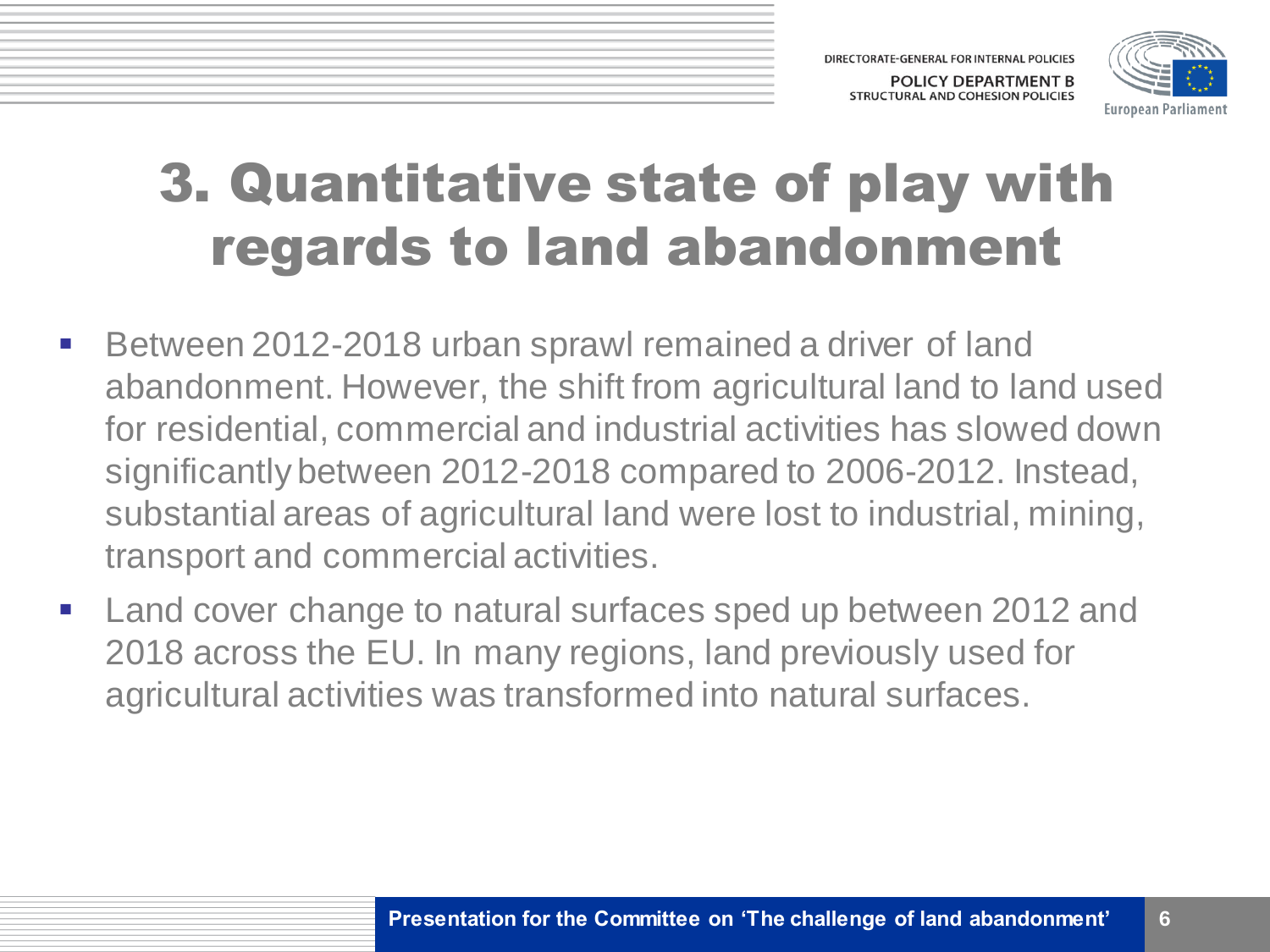DIRECTORATE-GENERAL FOR INTERNAL POLICIES

**POLICY DEPARTMENT B STRUCTURAL AND COHESION POLICIES** 



#### 4. Main drivers of land abandonment

**Land** abandonment is driven by interrelated biophysical, farming, structural, market, regional, institutional and policy factors influencing decisions on land use and its changes.

**Nanagement** issues and structural adaptation are the key driving forces.

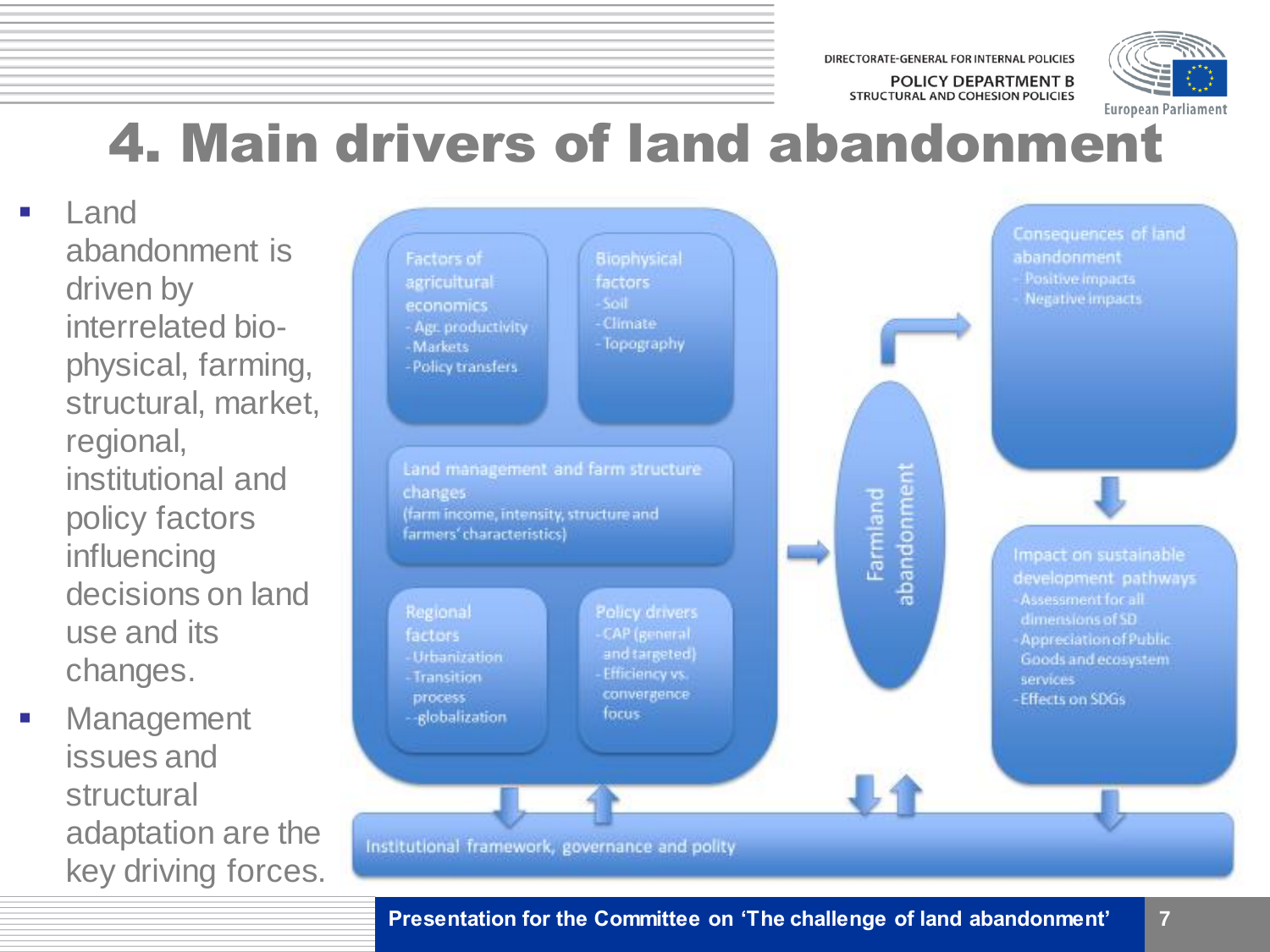

# 5. Environmental implications and dual effects of land abandonment

- **EXECT And abandonment has specific environmental implications according** to spatial characteristics and the change process itself.
- Harmful effects may include threats to the future of semi-natural habitats, quality of high nature value farmland and linkages of NATURA 2000 sites, and highly appreciated cultural landscapes.
- **However, under specific conditions and in certain phases of the** abandonment process, beneficial outcomes may be observed, e.g. on biodiversity and habitat preservation.
- **These dual effects call for policies to include environmental** considerations in their design and to nurture beneficial outcomes through adapted land management systems.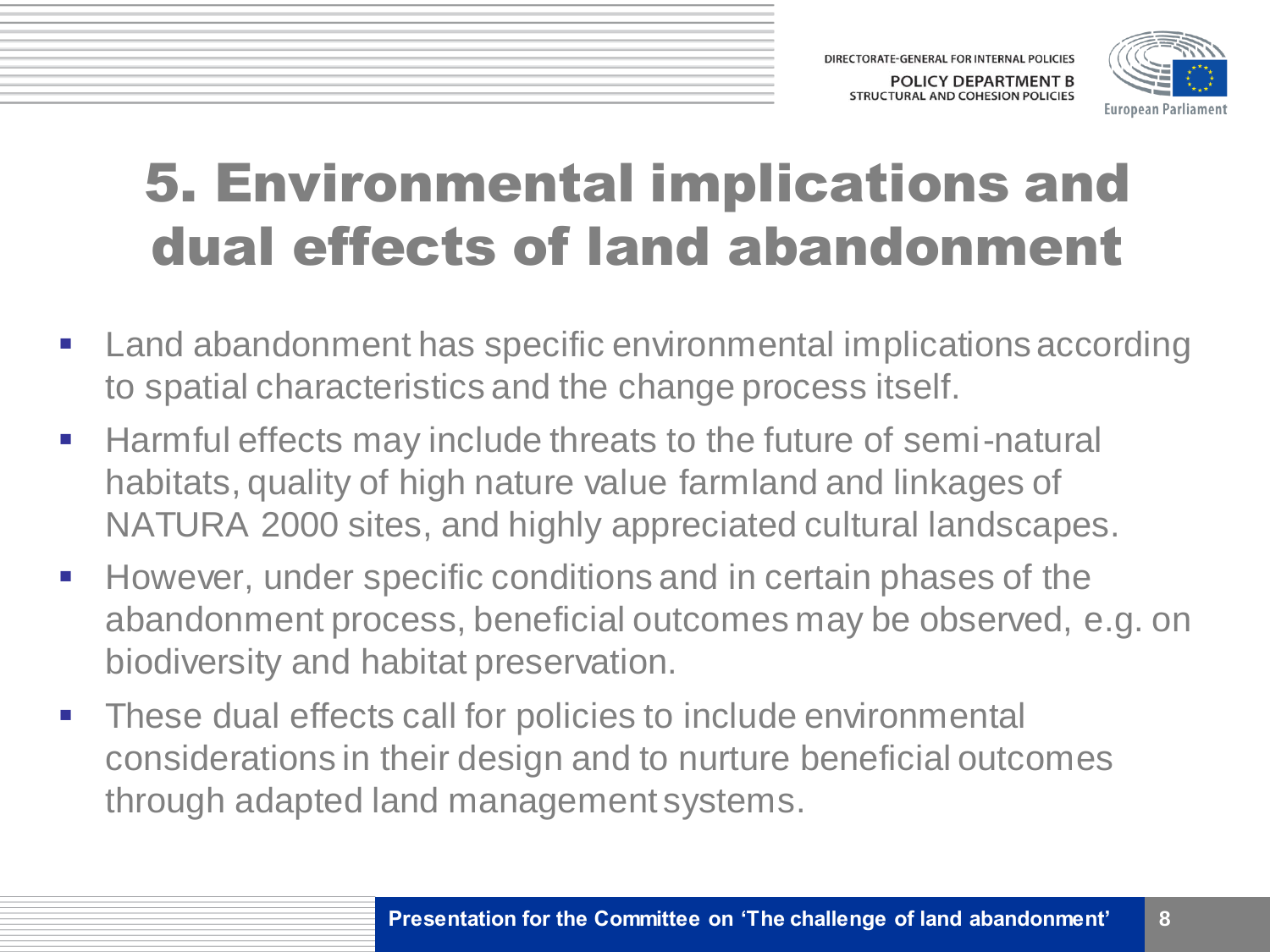

# 6. Mitigating measures

- CAP support is beneficial for mitigating land abandonment processes.
- **However, effects are unevenly distributed among different farm types** and production groups. There are contrasting effects between the measures and a mixed overall CAP impact on land use changes, production concentration , abandonment trends and abandonment.
- Some measures might also contribute to ceasing land management.
- **With the explicit focus on environment and climate action,** simplification and modernisation, the on-going CAP reform provides continuity.
- The effectiveness of the future policy framework for mitigating land abandonment will depend on the MS and regional implementation design and efforts.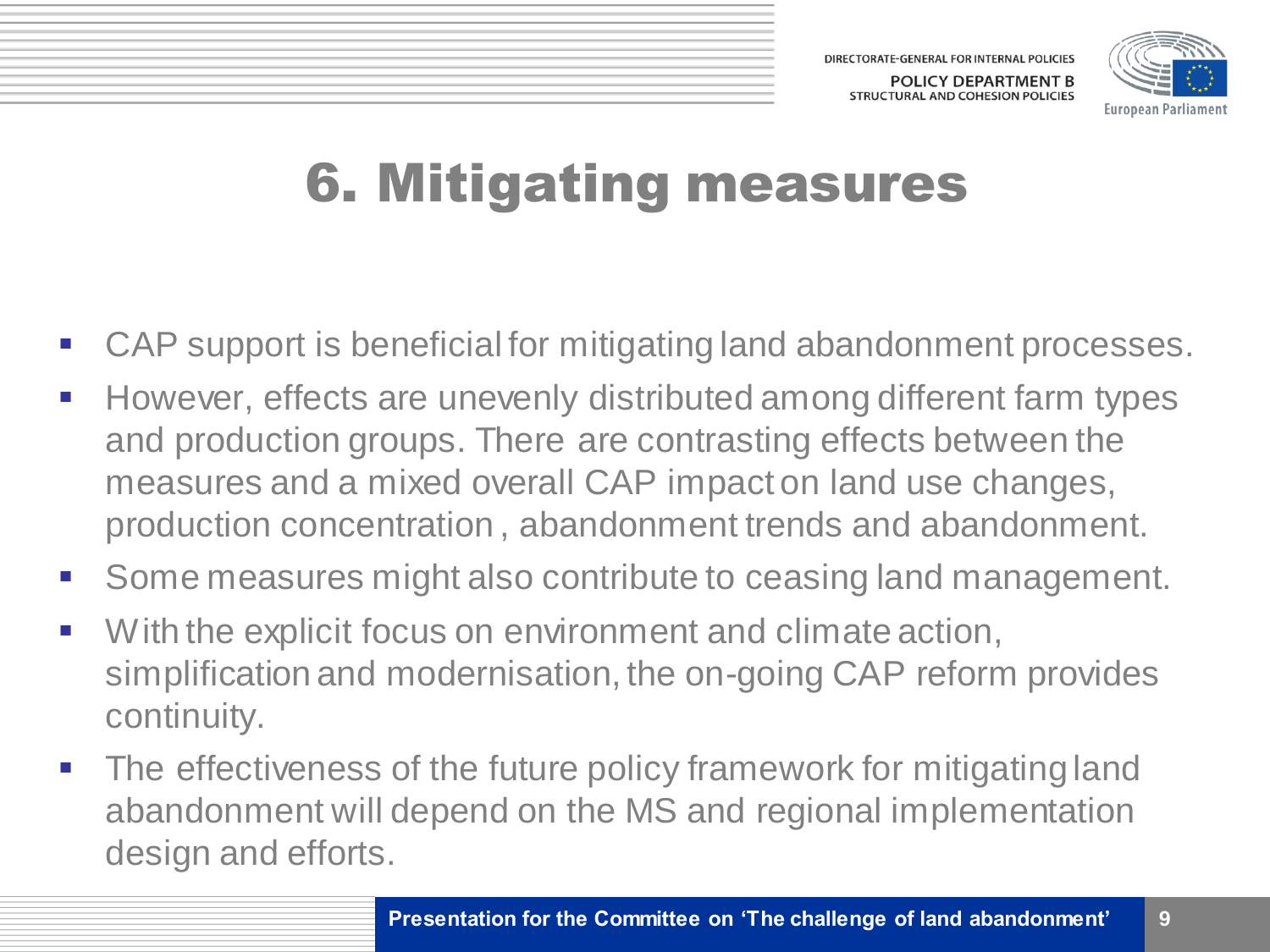

# 6. Mitigating measures

- Although the mechanisms of Pillar I support might mitigate land abandonment through its farm income support and competitiveness support, different effect patterns are observed for regions, management types and farm structures.
- Pillar II focuses more on the linkages between land management, environmental concerns, and rural communities via its integrated approach. It takes account of territorial differences, e.g. through support for areas of natural constraints, including mountain areas. These measures encourage wider social benefits, quality of life and thus aim to maintain vibrant rural regions.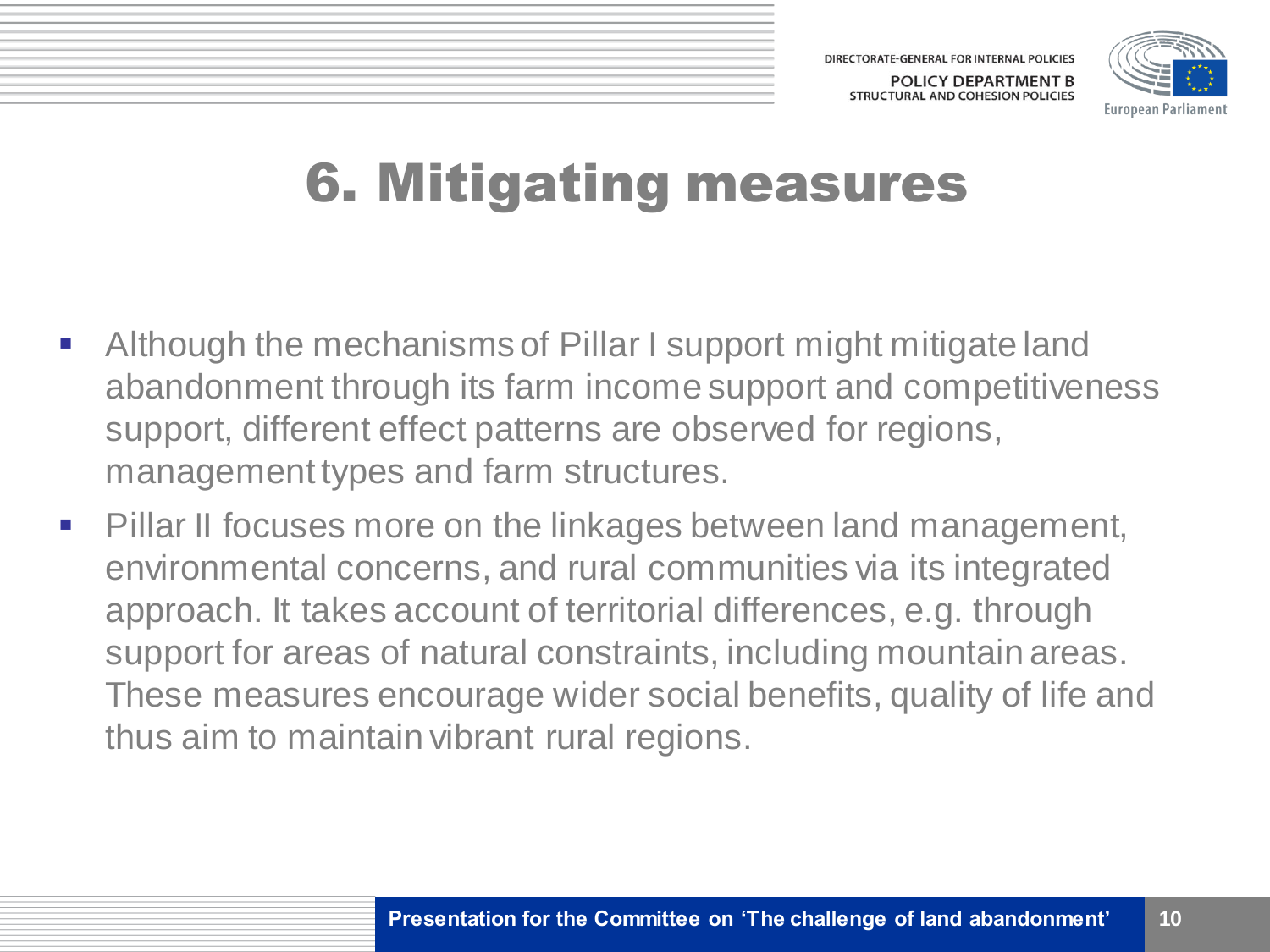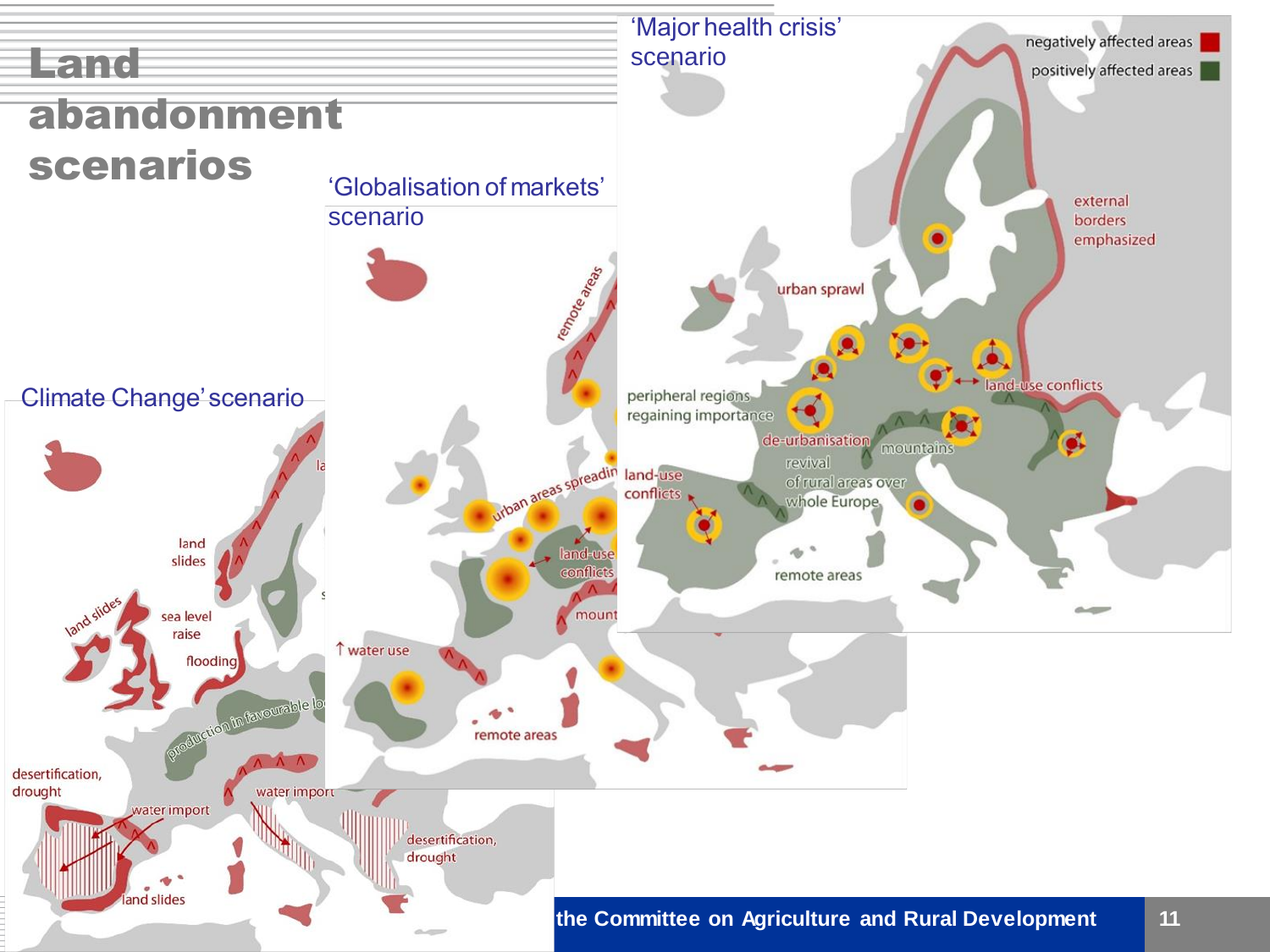

#### 8. Conclusions and recommendations

- Land abandonment remains an important challenge in the EU and affects different countries and regions differently. It leads to irreversible effects in social and ecological terms.
- The farming conditions can be improved through additional education and training programmes for farmers (especially to foster farmers managerial, entrepreneurial and synergies skills). It can also be improved by fostering financial security, lowering the threshold for supporting small farms, by making use of different funds or by enabling access to other investment sources (e.g. financial instruments), and by improving the conditions in accessing additional land.